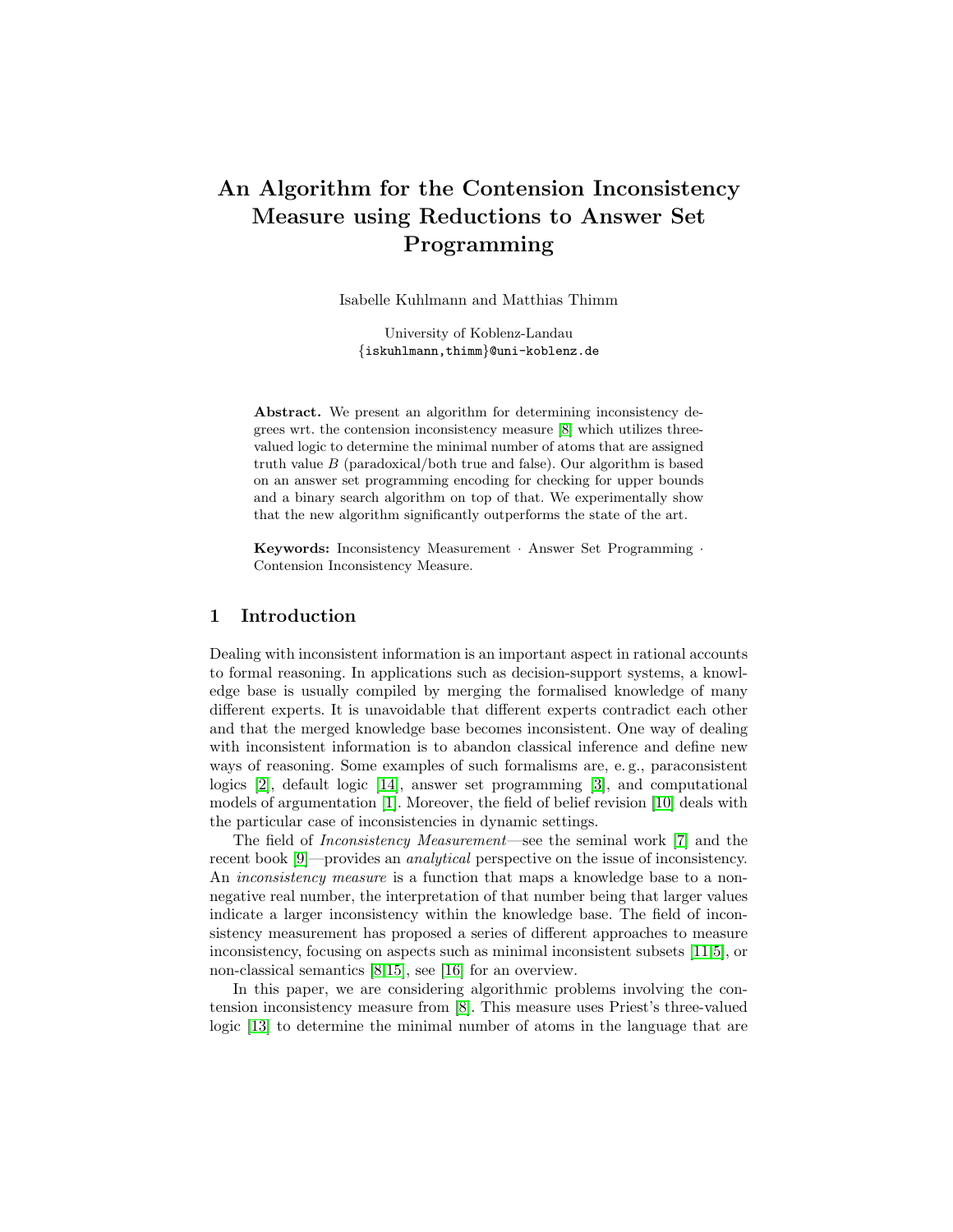"conflicting" in the knowledge base under consideration (we will provide formal details in Section [2\)](#page-1-0). In [\[17\]](#page-7-13) it has been shown that the problem of deciding whether a certain value is an upper bound for the inconsistency degree wrt. the contension measure in NP-complete. Although this is an intractable problem, it still belongs to the rather "easier" problems in inconsistency measurement, as the corresponding decision problems wrt. many other measures are even higher in the polynomial hierarchy [\[17\]](#page-7-13). In this paper, we are presenting an algorithm for determining the inconsistency degree wrt. the contension measure of an arbitrary knowledge base using answer set programming (ASP) [\[3\]](#page-7-3). The latter is a declarative problem solving formalism that is suitable for addressing NP-hard problems (and beyond). More specifically, the contributions of this work are the following:

- 1. We present an ASP encoding of the problem whether a certain number is an upper bound for the inconsistency degree and integrate it into a binary search algorithm for determining the actual value (Section [3\)](#page-4-0).
- 2. We report on some preliminary experiments that show that this algorithm significantly outperforms the state of the art (Section [4\)](#page-6-0).

In addition, Section [2](#page-1-0) covers the necessary preliminaries and Section [5](#page-7-14) concludes the work by giving an overview of the contributions and possible future work.

# <span id="page-1-0"></span>2 Preliminaries

Let At be some fixed set of propositions and let  $\mathcal{L}(A_t)$  be the corresponding propositional language constructed using the usual connectives  $\wedge$  (*conjunction*),  $\vee$  (*disjunction*), and  $\neg$  (*negation*).

**Definition 1.** A knowledge base K is a finite set of formulas  $K \subseteq \mathcal{L}(A_t)$ . Let  $K$ be the set of all knowledge bases.

If X is a formula or a set of formulas we write  $At(X)$  to denote the set of propositions appearing in X.

Semantics for a propositional language is given by interpretations where an interpretation  $\omega$  on At is a function  $\omega$ : At  $\rightarrow$  {true, false}. Let  $\Omega(At)$  denote the set of all interpretations for At. An interpretation  $\omega$  satisfies (or is a model of) a proposition  $a \in At$ , denoted by  $\omega \models a$ , if and only if  $\omega(a) =$  true. The satisfaction relation  $\models$  is extended to formulas in the usual way.

For  $\Phi \subseteq \mathcal{L}(A_t)$  we also define  $\omega \models \Phi$  if and only if  $\omega \models \phi$  for every  $\phi \in \Phi$ . A formula or set of formulas  $X_1$  entails another formula or set of formulas  $X_2$ , denoted by  $X_1 \models X_2$ , if and only if  $\omega \models X_1$  implies  $\omega \models X_2$ . If there is no  $\omega$ with  $\omega \models X$  we also write  $X \models \perp$  and say that X is inconsistent.

#### 2.1 The Contension Inconsistency Measure

<span id="page-1-1"></span>Let  $\mathbb{R}^{\infty}_{\geq 0}$  be the set of non-negative real values including infinity. The most general form of an inconsistency measure is as follows.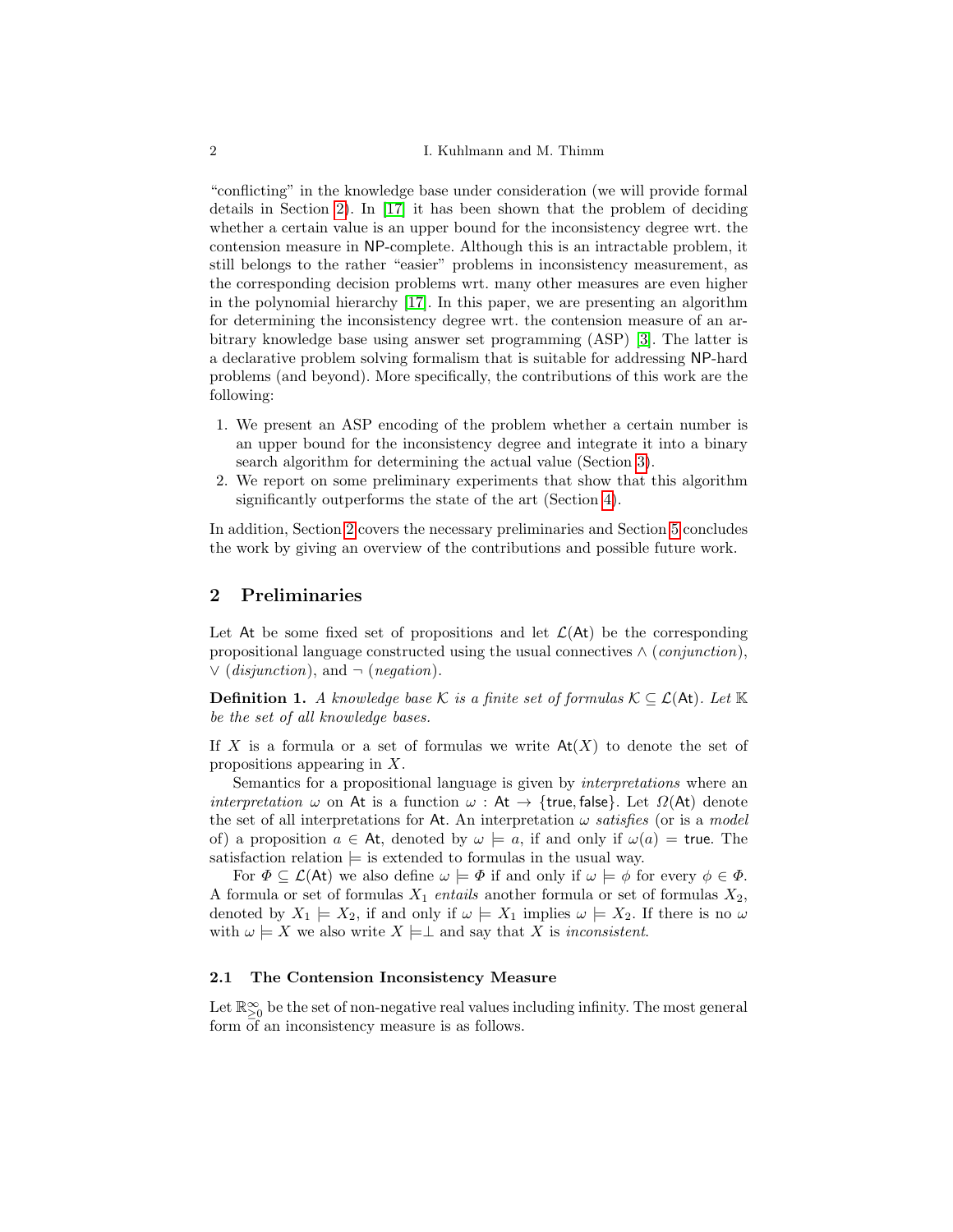**Definition 2.** An inconsistency measure *I* is a function  $I : \mathbb{K} \to \mathbb{R}^{\infty}_{\geq 0}$  that satisfies  $\mathcal{I}(\mathcal{K}) = 0$  if and only if K is consistent, for all  $\mathcal{K} \in \mathbb{K}$ .

The intuition we intend to be behind any concrete approach to inconsistency measure I is that a larger value  $\mathcal{I}(\mathcal{K})$  for a knowledge base K indicates more severe inconsistency in  $K$  than lower values. Moreover, we reserve the minimal value (0) to indicate the complete absence of inconsistency.

With regard to an inconsistency measure  $\mathcal{I}$ , EXACT<sub> $\mathcal{I}$ </sub> denotes the problem of deciding whether a given value  $a \in \mathbb{R}^{\infty}_{\geq 0}$  is the inconsistency value  $\mathcal{I}(\mathcal{K})$  of a knowledge base  $K$  [\[17\]](#page-7-13). UPPER<sub>Z</sub> and LowER<sub>Z</sub> denote the problems whether a given value  $a \in \mathbb{R}_{\geq 0}^{\infty}$  is an upper or a lower bound of  $\mathcal{I}(\mathcal{K})$ , respectively. For any function I according to Definition [2](#page-1-1) that satisfies  $\mathcal{I}(\mathcal{K}) = 0$  if and only if K is consistent, the decision problems  $\text{Upper}_{\mathcal{I}}$  and  $\text{Exact}_{\mathcal{I}}$  are NP-hard. LOWER<sub>Z</sub> is coNP-hard [\[17\]](#page-7-13). Moreover, VALUE<sub>Z</sub> is the natural function problem which returns the value of  $\mathcal{I}(\mathcal{K})$  for a given knowledge base  $\mathcal{K}$ .

In [\[8\]](#page-7-0), Grant and Hunter introduce an inconsistency measure based on se-mantics of Priest's three-valued logic [\[13\]](#page-7-12). In addition to *true*  $(T)$  and *false*  $(F)$ , this logic includes a third value which indicates paradoxical, or both true and *false*  $(B)$ . Table [1](#page-2-0) shows the truth tables for this logic.

<span id="page-2-0"></span>Table 1. Truth tables for Priest's propositional three-valued logic [\[13\]](#page-7-12).

| $\boldsymbol{x}$ | $\overline{y}$   | $x \wedge y$   | $x \vee y$ |                  |          |
|------------------|------------------|----------------|------------|------------------|----------|
| T T              |                  | T              | T          |                  |          |
| $T$ $B$          |                  | B              | T          |                  |          |
| $T$ F            |                  | $\overline{F}$ | T          | $\boldsymbol{x}$ | $\neg x$ |
|                  | $B$ $T$          | B              | T          |                  | F        |
|                  | B B              | B              | B          | R                | B        |
|                  | $B$ $F$          | $\overline{F}$ | B          | F                | T        |
| F T              |                  | F              | T          |                  |          |
|                  | F B              | F              | B          |                  |          |
| F                | $\boldsymbol{F}$ | F              | F          |                  |          |

Let  $i$  be a three-valued interpretation, i.e., a function that assigns one of the three truth values to each atom in a knowledge base  $K$ , denoted as  $i$ :  $At(\mathcal{K}) \rightarrow \{T, F, B\}$ . The domain of a certain interpretation i can be divided into two groups corresponding to their truth value [\[8\]](#page-7-0). More specifically, there is the group of atoms which are assigned a classical truth value  $(T \text{ or } F)$ , and there is the group of atoms which are assigned B. The former is defined as follows:

$$
Binarybase(i) = \{ \alpha \mid i(\alpha) = T \text{ or } i(\alpha) = F \}
$$

Because the other group comprises those atoms which take part in conflicts, it is denoted

Conflictbase(i) = {
$$
\alpha
$$
 |  $i(\alpha) = B$  }.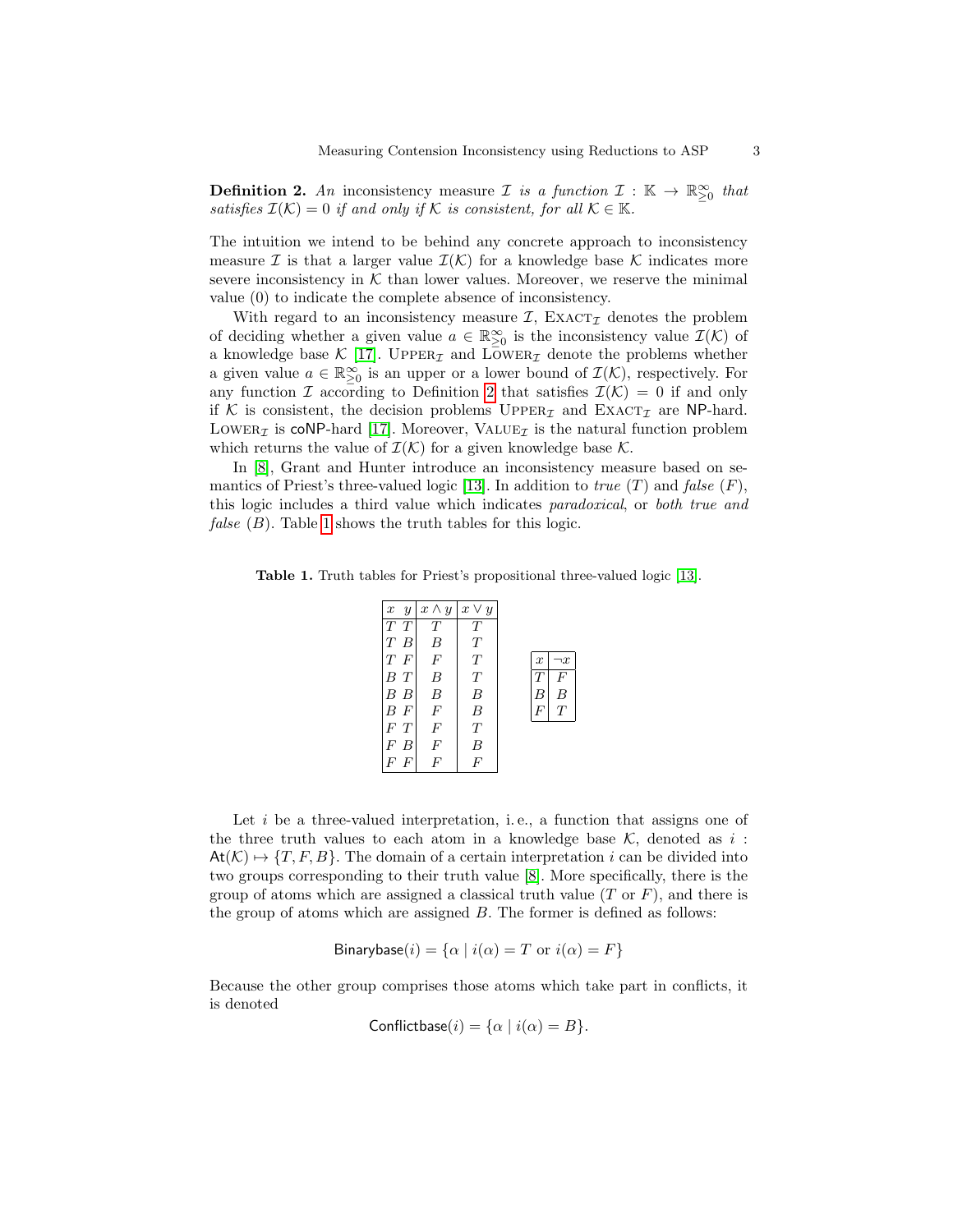Further, a model is defined as an interpretation where each formula  $\phi$  in K is assigned either T or B. Thus, the set of models is defined as follows:

$$
Models(K) = \{ i \mid \forall \phi \in K, i(\phi) = T \text{ or } i(\phi) = B \}
$$

<span id="page-3-0"></span>*Example 1.* Consider knowledge base  $\mathcal{K}_1 = \{a \wedge b, \neg a \vee b, \neg b \wedge \neg c\}$ . A model of  $\mathcal{K}_1$  is the interpretation which assigns T to a, F to c, and B to b, denoted  $i_1$ . Consequently, Binarybase and Conflictbase wrt.  $i_1$  are the following:

$$
Binarybase(i_1) = \{a, c\} \qquad \text{Conflictbase}(i_1) = \{b\}
$$

There exist also other models, for example the interpretation that assigns  $B$  to all  $x \in \{a, b, c\}$  is a model of every knowledge base.

The previous definitions allows us to formulate the contension inconsistency measure  $\mathcal{I}_c$  wrt. a knowledge base  $\mathcal K$  as

$$
\mathcal{I}_c(\mathcal{K}) = \min\{|\mathsf{Conflictbase}(i)| \mid i \in \mathsf{Models}(\mathcal{K})\}.
$$

Consequently,  $\mathcal{I}_c$  describes the minimum number of atoms in K that are assigned truth value B. Considering the exemplary knowledge base  $\mathcal{K}_1$  presented in Example [1,](#page-3-0) we can easily see that it is inconsistent. More specifically, the first and third formula,  $a \wedge b$  and  $\neg b \wedge \neg c$ , respectively, contradict each other in the sense of classical propositional logic. Since at least  $b$  (i.e., one atom) must be assigned the truth value  $B$  to make the knowledge base consistent in three-valued logic, the minimal size of Conflictbase is 1. Thus,  $\mathcal{I}_c(\mathcal{K}_1) = 1$ .

It has been shown [\[17\]](#page-7-13) that  $\text{Upper}_{\mathcal{I}_c}$  is  $\text{NP-complete}$ , LOWER $_{\mathcal{I}_c}$  is  $\text{coNP--}$ complete,  $\text{EXACT}_{\mathcal{I}_c}$  is DP-complete, and  $\text{VALUE}_{\mathcal{I}_c}$  is  $\text{FP}^{\text{NP[log]}}$ -complete. To the best of our knowledge, the currently only existing algorithm for computing  $\mathcal{I}_c(\mathcal{K})$ is the one given in TweetyProject<sup>[1](#page-3-1)</sup>. This algorithm follows a naive approach by searching for a solution in a brute force fashion. The given knowledge base is first converted to CNF and then checked for consistency. If the knowledge base is consistent, 0 is returned correspondingly. If it is not, for each proposition  $x$ , each clause containing  $x$  is removed and the resulting knowledge base is checked for consistency again. This is equivalent to setting  $x$  to  $B$  in three-valued logic. If one of the new knowledge bases is consistent, 1 is returned correspondingly. If, again, none of the knowledge bases turned out to be consistent, two propositions are set to  $B$ , i.e., all possible pairs of propositions are iteratively removed, then all triples, and so forth.

#### 2.2 Answer Set Programming

Answer Set Programming (ASP) [\[3\]](#page-7-3) is a declarative programming paradigm based on logic programming which is targeted at difficult search problems. ASP incorporates features of Reiter's default logic [\[14\]](#page-7-2) and logic programming.

<span id="page-3-1"></span> $^{\rm 1}$  [http://tweetyproject.org/api/1.14/net/sf/tweety/logics/pl/analysis/](http://tweetyproject.org/api/1.14/net/sf/tweety/logics/pl/analysis/ContensionInconsistencyMeasure.html) [ContensionInconsistencyMeasure.html](http://tweetyproject.org/api/1.14/net/sf/tweety/logics/pl/analysis/ContensionInconsistencyMeasure.html)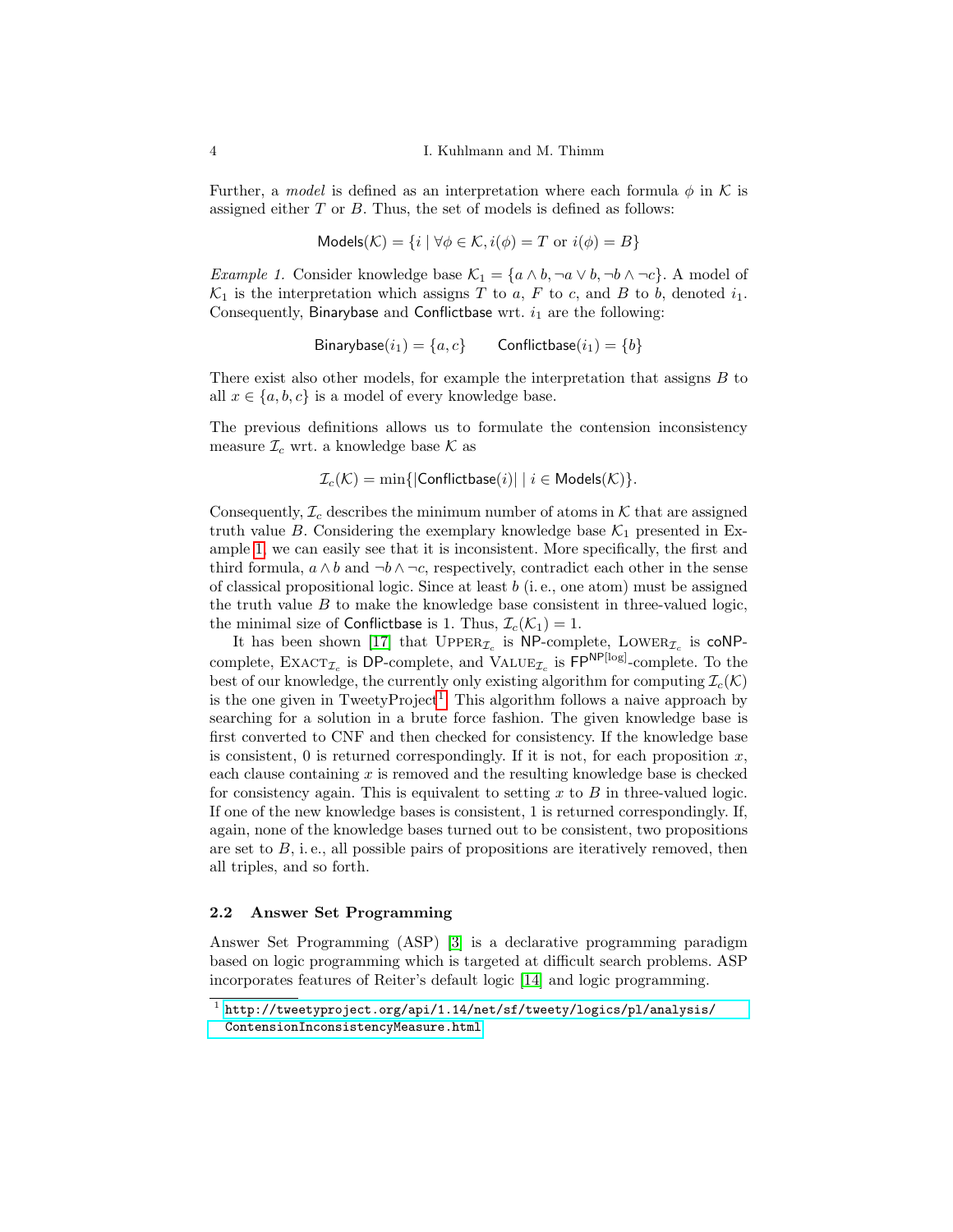An extended logic program incorporates both negation-as-failure (not) and classical negation  $(\neg)$ . Such a program comprises rules of the form

<span id="page-4-1"></span>
$$
H \leftarrow A_1, \dots, A_n, \text{not } B_1, \dots, \text{not } B_m.
$$
 (1)

where H, as well as  $A_i$ ,  $i \in \{1, ..., n\}$  and  $B_j$ ,  $j \in \{1, ..., m\}$  are literals. In [\(1\)](#page-4-1),  $\{H\}$  is called the head of the rule, and  $\{A_1, \ldots, A_n, B_1, \ldots, B_m\}$  is called the body of the rule. We refer to a set of literals  $X$  as *closed under* a positive program  $P$ , i.e., a program that contains no instance of not, if and only if for any rule  $r \in P$ , the head of r is contained in X whenever the body of r is a subset of X. The smallest of such sets wrt. a positive program  $P$  is denoted as  $\mathsf{Cn}(P)$ , and it is always uniquely defined. For an arbitrary program P, a set X is called an *answer set* of P if  $X = \text{Cn}(P^X)$  where  $P^X = \{H \leftarrow A_1, \dots, A_n \mid$  $H \leftarrow A_1, \ldots, A_n$ , not  $B_1, \ldots$ , not  $B_m \in P, \{B_1, \ldots, B_m\} \cap X = \emptyset\}.$ 

A rule with an empty body is referred to as a fact, a rule with an empty head is a constraint. It should be noted that the head of a rule does not necessarily consist of a single literal – some dialects of ASP allow for constructions such as a choice rule, a rule where the head comprises a set of literals of which basically any subset can be set to true. There is also the notion of cardinality constraints with lower and upper bounds. Such rules are of the form

<span id="page-4-2"></span>
$$
l\{A_1, \ldots, A_n, \text{not } B_1, \ldots, \text{not } B_m\}u\tag{2}
$$

The intuition behind this is that a cardinality constraint is only satisfied by an answer set if at least l and at most u of the literals  $A_1, \ldots, A_n, B_1, \ldots, B_m$  are included in the answer set. Cardinality constraints can be used as body elements as well as heads of rules [\[6\]](#page-7-15).

# <span id="page-4-0"></span>3 Measuring Contension Inconsistency Using ASP

In order to utilise ASP for measuring  $\mathcal{I}_c$ , i.e., to compute  $\text{VALUE}_{\mathcal{I}_c}$ , wrt. a knowledge base  $K$ , we will encode the problem UPPER<sub> $\mathcal{I}_c$ </sub> in ASP and then send calls to an ASP solver in an iterative manner. By using binary search on the search space of possible inconsistency values, only logarithmic many calls are required. More precisely, wrt. the contension inconsistency measure, the maximum inconsistency value corresponds to the number of atoms  $n$ . Thus, the starting point of the binary search is  $n/2$ .

As a first step in encoding  $\text{UpperR}_{\mathcal{I}_c}$ , we create three new propositional atoms  $e_{x_T}, e_{x_B}, e_{x_F}$  for each atom x. Thus, the new atoms form a representation of the evaluation of the atom in three-valued logic. For the "guess" part of the ASP, at most u atoms  $e_{x_B^i}$ ,  $i \in \{1, \ldots, n\}$  are set to true. This can be modeled as a rule consisting of a cardinality constraint (as introduced in [\(2\)](#page-4-2)):  $0\{e_{x_B}^1,\ldots,e_{x_B}^n\}u$ . where  $u$  is the upper bound we want to show.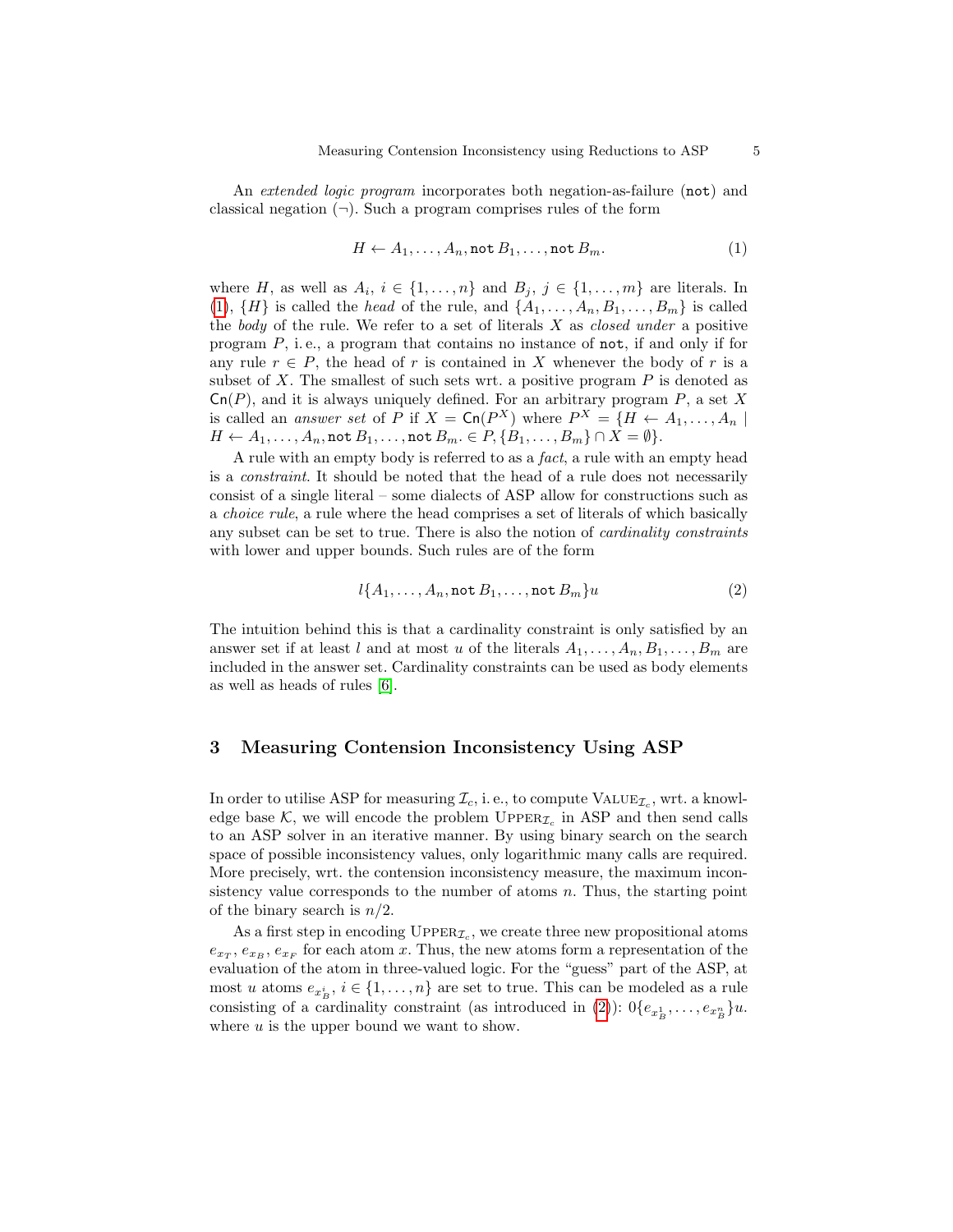For the "check" part of the ASP, we first need to model that for an atom  $x$ only one of its corresponding atoms  $e_{x_T}$ ,  $e_{x_B}$ ,  $e_{x_F}$  can be evaluated to true:

$$
\begin{aligned} e_{x_T} &\leftarrow \texttt{not}\, e_{x_B}, \texttt{not}\, e_{x_F}, \\ e_{x_B} &\leftarrow \texttt{not}\, e_{x_T}, \texttt{not}\, e_{x_F}, \\ e_{x_F} &\leftarrow \texttt{not}\, e_{x_B}, \texttt{not}\, e_{x_T}. \end{aligned}
$$

The formulas in  $K$  are comprised of the set of atoms At as well as the operators ∧, ∨, and ¬. Hence, each operator must be encoded in ASP as well. More specifically, we construct rules that model the evaluation of the formulas  $x \wedge y$ ,  $x \vee y$ , and  $\neg x$  as follows (with new symbols  $e_{\dots}$ ):

$$
x \wedge y \mapsto \qquad e_{x \wedge y_T} \leftarrow e_{x_T}, e_{y_T}, \qquad \qquad e_{x \wedge y_F} \leftarrow e_{x_F},
$$
\n
$$
e_{x \wedge y_F} \leftarrow e_{y_F}, \qquad \qquad e_{x \wedge y_B} \leftarrow \text{not } e_{x \wedge y_F}, \text{ not } e_{x \wedge y_T}.
$$
\n
$$
x \vee y \mapsto \qquad e_{x \vee y_F} \leftarrow e_{x_F}, e_{y_F}, \qquad \qquad e_{x \vee y_T} \leftarrow e_{x_T},
$$
\n
$$
e_{x \vee y_T} \leftarrow e_{y_T}, \qquad \qquad e_{x \vee y_B} \leftarrow \text{not } e_{x \vee y_F}, \text{not } e_{x \vee y_T}.
$$
\n
$$
\neg x \mapsto \qquad e_{\neg x_B} \leftarrow e_{x_B}, \qquad \qquad e_{\neg x_T} \leftarrow e_{x_F},
$$
\n
$$
e_{\neg x_F} \leftarrow e_{x_T}.
$$

More complex formulas can be reduced to these rules. Finally, we need to ensure that all formulas are evaluated either  $T$  or  $B$ . To achieve this, we add the integrity constraint  $\leftarrow e_{\phi_F}$ , for each formula  $\phi$ .

*Example 2.* We continue Example [1.](#page-3-0) The ASP corresponding to  $K_1$  would contain the following rules:

- 1. Cardinality constraint:  $0\{e_{a_B}, e_{b_B}, e_{c_B}\}$ 2. Here, we use 2 as the upper bound.
- 2. Ensure that each atom only gets one evaluation:

 $e_{a_T} \leftarrow \texttt{not}\, e_{a_B}, \texttt{not}\, e_{a_F}, \ e_{a_B} \leftarrow \texttt{not}\, e_{a_T}, \texttt{not}\, e_{a_F}, \ e_{a_F} \leftarrow \texttt{not}\, e_{a_B}, \texttt{not}\, e_{a_T},$  $e_{b_T} \leftarrow \texttt{not}\, e_{b_B}, \texttt{not}\, e_{b_F}, \ e_{b_B} \leftarrow \texttt{not}\, e_{b_T}, \texttt{not}\, e_{b_F}, \ e_{b_F} \leftarrow \texttt{not}\, e_{b_B}, \texttt{not}\, e_{b_T},$  $e_{c_T} \leftarrow \texttt{not}\, e_{c_B}, \texttt{not}\, e_{c_F}, \ e_{c_B} \leftarrow \texttt{not}\, e_{c_T}, \texttt{not}\, e_{c_F}, \ e_{c_F} \leftarrow \texttt{not}\, e_{c_B}, \texttt{not}\, e_{c_T}.$ 

3. Encodings for all formulas:

 $e_{a \wedge b_T} \leftarrow e_{a_T}, e_{b_T}, \ e_{a \wedge b_F} \leftarrow e_{a_F}, \ e_{a \wedge b_F} \leftarrow e_{b_F},$ 

 $e_{a \wedge b_B} \leftarrow \texttt{not} \, e_{a \wedge b_F}, \, \texttt{not} \, e_{a \wedge b_T}.$ 

(b)  $\neg a \vee b$ :

(a)  $a \wedge b$ :

 $e_{\neg a \lor b_F} \leftarrow e_{\neg a_F}, e_{b_F}, \ e_{\neg a \lor b_T} \leftarrow e_{\neg a_T}, \ e_{\neg a \lor b_T} \leftarrow e_{b_T},$  $e_{\neg a \vee b_B} \leftarrow \texttt{not} \, e_{\neg a \vee b_F}, \, \texttt{not} \, e_{\neg a \vee b_T}.$ 

 $(c) \neg b \wedge \neg c$ :

 $e_{\neg b \wedge \neg c_T} \leftarrow e_{\neg b_T}, e_{\neg c_T \cdot}, e_{\neg b \wedge \neg c_F} \leftarrow e_{\neg b_F \cdot}, e_{\neg b \wedge \neg c_F} \leftarrow e_{\neg c_F \cdot},$  $e_{\neg b \land \neg c_B} \leftarrow \texttt{not} \, e_{\neg b \land \neg c_F}, \, \texttt{not} \, e_{\neg b \land \neg c_T}.$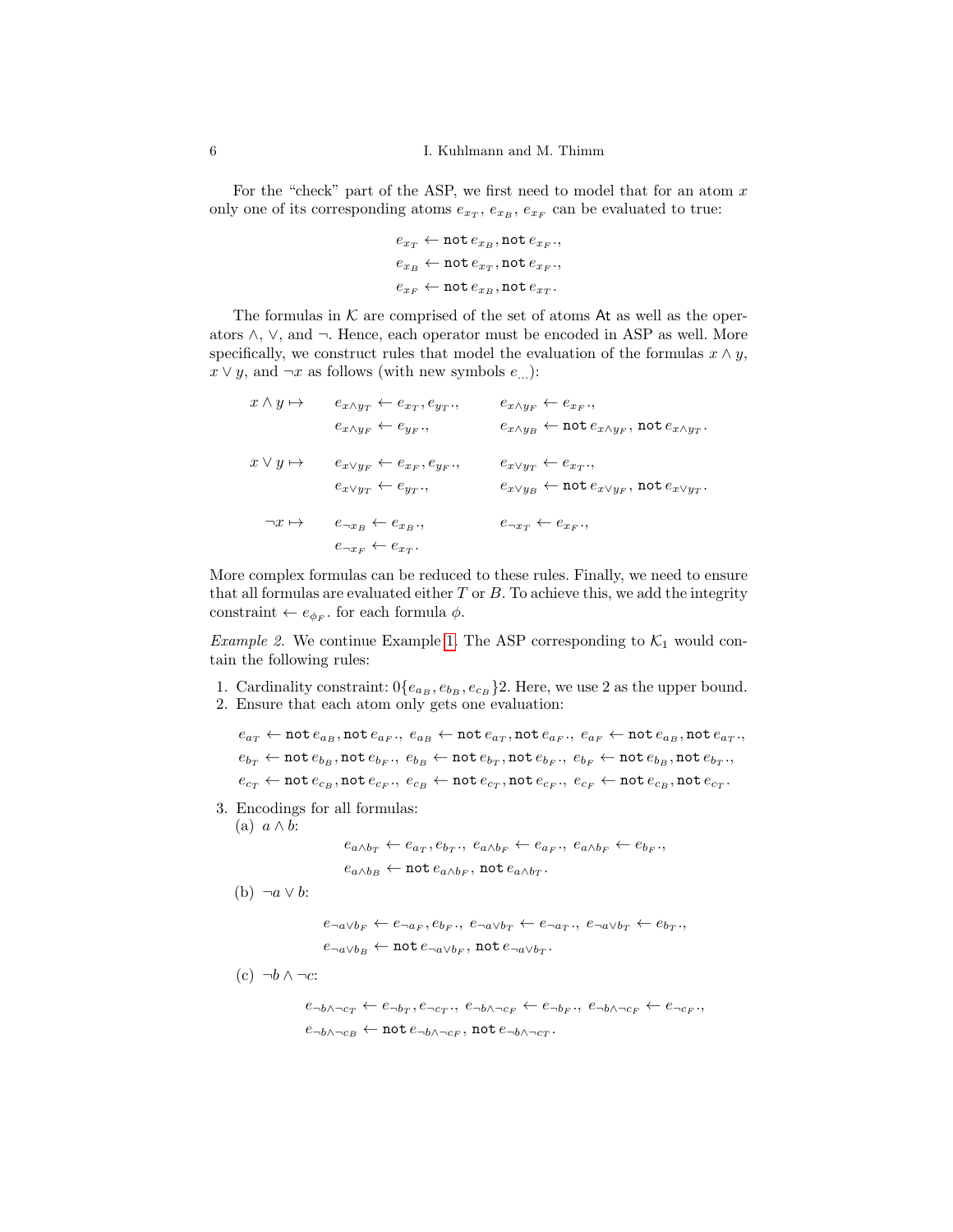

<span id="page-6-3"></span>Fig. 1. Comparison of the (naive) state of the art implementation of the contension inconsistency measure and the (ASP) implementation of the algorithm proposed in this work. The red horizontal line visualises the timeout of 60 seconds.

(d) Negations:

 $e_{\neg a_B} \leftarrow e_{a_B}$ ,  $e_{\neg a_T} \leftarrow e_{a_F}$ ,  $e_{\neg a_F} \leftarrow e_{a_T}$  $e_{\neg b_B} \leftarrow e_{b_B}$ ,  $e_{\neg b_T} \leftarrow e_{b_F}$ ,  $e_{\neg b_F} \leftarrow e_{b_T}$  $e_{\neg c_B} \leftarrow e_{c_B}$ ,  $e_{\neg c_T} \leftarrow e_{c_F}$ ,  $e_{\neg c_F} \leftarrow e_{c_T}$ . 4. Integrity constraints:  $\ldots, \leftarrow e_{\neg a \vee b_F}, \leftarrow e_{\neg b \wedge \neg c_F}.$ 

# <span id="page-6-0"></span>4 Preliminary Experiments

The algorithm presented in the previous section is implemented in Java by use of the TweetyProject<sup>[2](#page-6-1)</sup> library. The library already provides an implementation of the contension inconsistency measure that constitutes the state of the art.

In order to evaluate the proposed ASP algorithm, we compare its implementation with the naive one. We created a total of 800 random knowledge bases of different sizes and complexities. The knowledge bases are comprised of around 15-20 formulas which contain 0-10 connectors. To achieve this, we utilised a sam-pler (namely, the SyntacticRandomSampler<sup>[3](#page-6-2)</sup>) provided by the TweetyProject. The generated knowledge bases are built on signatures that contain either 5, 10, or 15 propositional atoms. Then we applied both algorithms on each of these knowledge bases and measured the execution time. A timeout was set to 60 seconds. Fig. [1](#page-6-3) displays the measured execution time regarding each knowledge base, sorted from low to high wrt. both algorithms. Clearly, the ASP algorithm performs more efficiently. While applying the naive algorithm produced a timeout in 53 cases, the ASP implementation required only a maximum of 7.97 seconds to return the inconsistency value.

<span id="page-6-1"></span> $^{\rm 2}$  <http://tweetyproject.org/index.html>

<span id="page-6-2"></span> $^3$  [http://tweetyproject.org/api/1.14/net/sf/tweety/logics/pl/util/](http://tweetyproject.org/api/1.14/net/sf/tweety/logics/pl/util/SyntacticRandomSampler.html) [SyntacticRandomSampler.html](http://tweetyproject.org/api/1.14/net/sf/tweety/logics/pl/util/SyntacticRandomSampler.html)